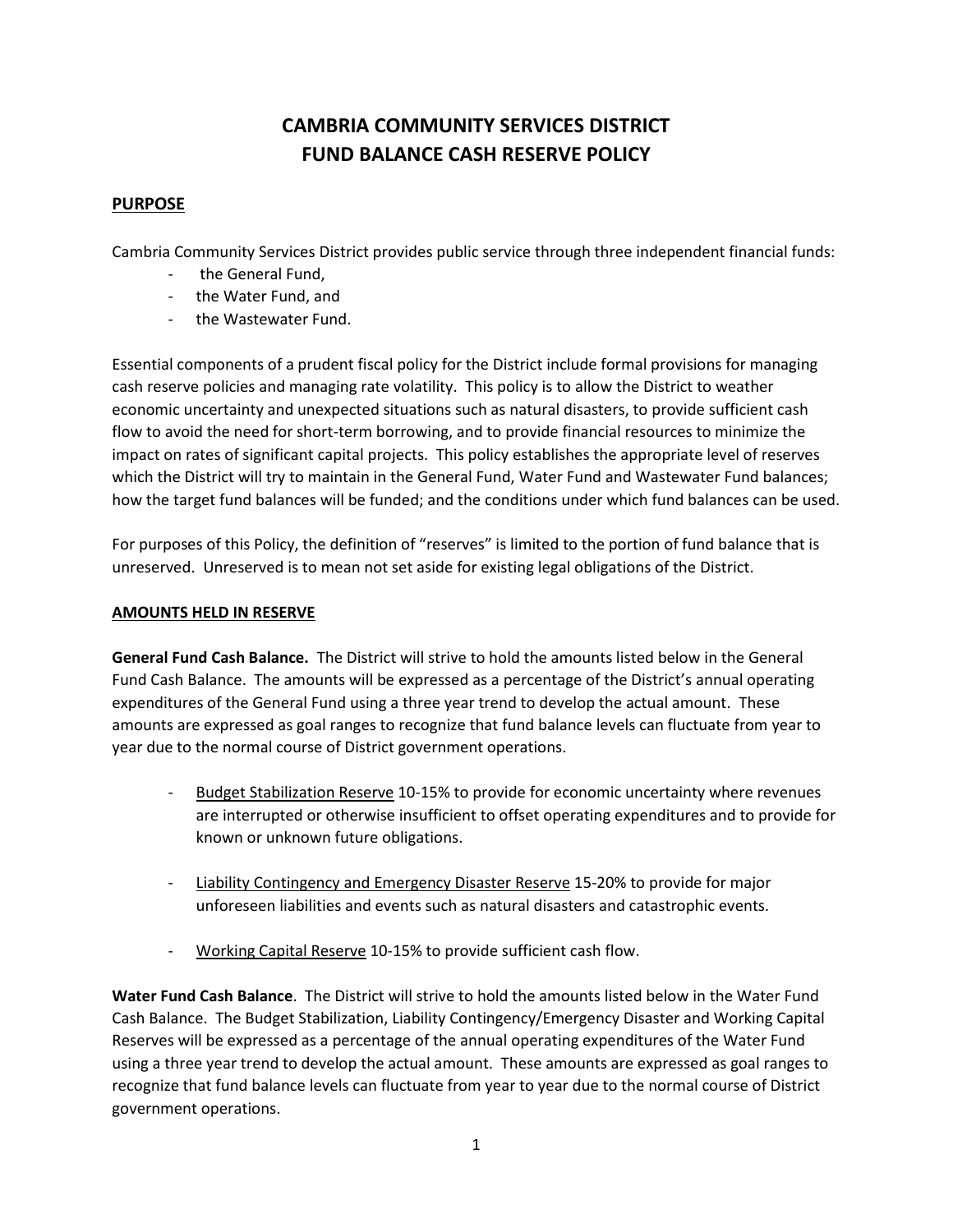The Rate Stabilization Reserve will be expressed as a fixed amount based on the projected costs of expected impacts that will be mitigated with these funds.

- Budget Stabilization Reserve: 10-15% for economic uncertainty where revenues are interrupted or otherwise insufficient to offset operating expenditures and to provide for known or unknown future obligations.
- Liability Contingency and Emergency Disaster Reserve 15-20% to provide for major unforeseen liabilities and events such as natural disasters and catastrophic events.
- Working Capital Reserve 10-15% to provide sufficient cash flow.
- Rate Stabilization Reserve: To help minimize the impact of potentially significant rate increases necessitated by the need to fund future planned capital improvement projects.

**Wastewater Fund Cash Balance**. The District will strive to hold the amounts listed below in the Wastewater Fund Cash Balance. The Budget Stabilization, Liability Contingency/Emergency Disaster and Working Capital Reserves will be expressed as a percentage of the annual operating expenditures of the Wastewater Fund using a three year trend to develop the actual amount. These amounts are expressed as goal ranges to recognize that fund balance levels can fluctuate from year to year due to the normal course of District government operations.

The Rate Stabilization Reserve will be expressed as a fixed amount based on the projected costs of expected impacts that will be mitigated with these funds.

- Budget Stabilization Reserve: 10-15% for economic uncertainty where revenues are interrupted or otherwise insufficient to offset operating expenditures and to provide for known or unknown future obligations.
- Liability Contingency and Emergency Disaster Reserve 15-20% to provide for major unforeseen liabilities and events such as natural disasters and catastrophic events.
- Working Capital Reserve 10-15% to provide sufficient cash flow.
- Rate Stabilization Reserve: To help minimize the impact of potentially significant rate increases necessitated by the need to fund future planned capital improvement projects.

## **FUNDING TARGET FUND CASH BALANCES**

**General Fund**. Funding of General Fund cash balance targets will generally come from excess revenues over expenditures or one-time revenues. The reserves will be funded in the following priority order: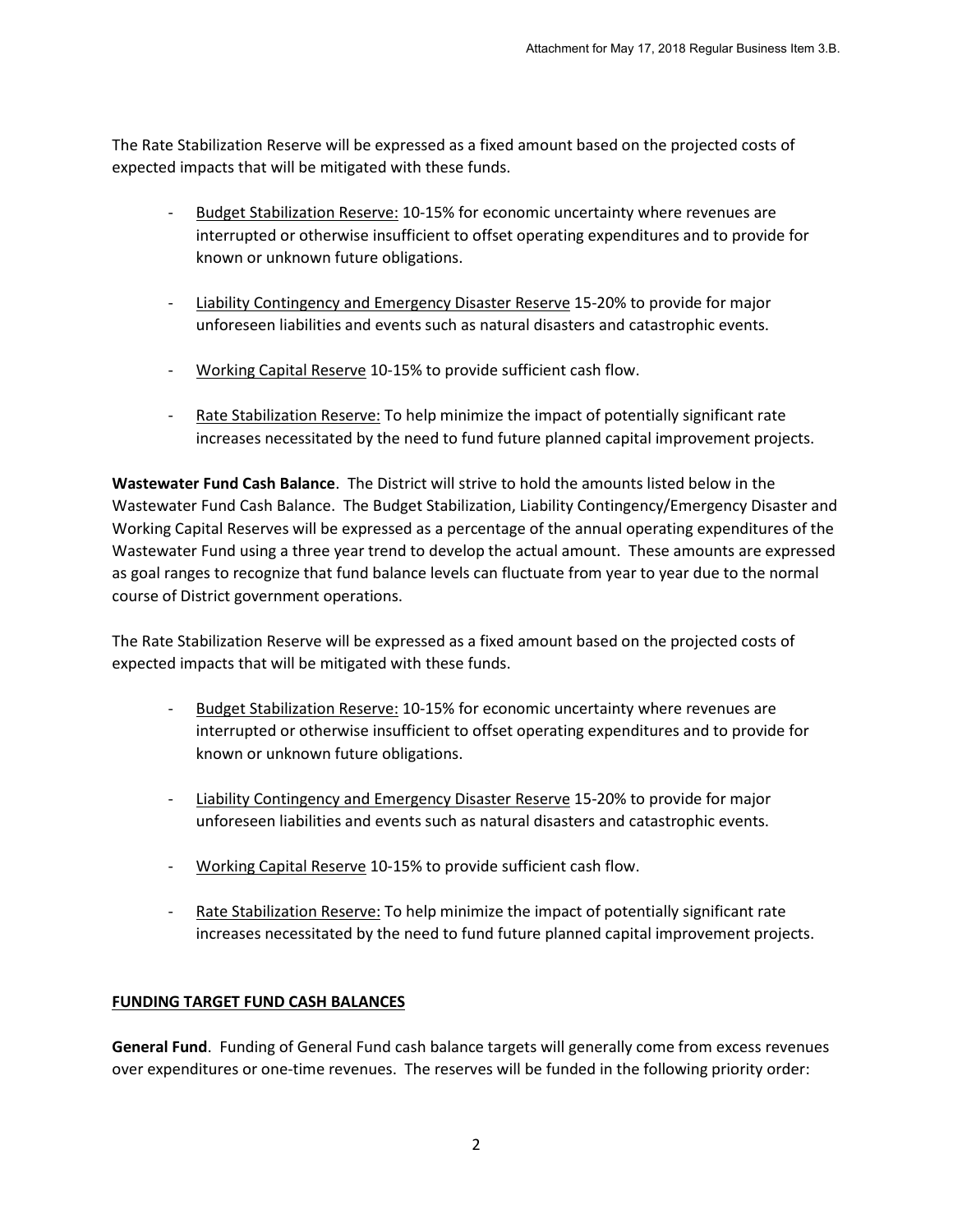- Working Capital Reserve
- Budget Stabilization Reserve
- Emergency Disaster Reserve
- GASB 45 unfunded post-employment benefits other than pensions (retiree health-care)

**Water Fund**. Funding of Water Fund Budget Stabilization, Liability Contingency/Emergency Disaster, and Working Capital Reserve targets will generally come from excess revenues over expenditures or one-time revenues. The reserves will be funded in the following priority order:

- Working Capital Reserve
- Budget Stabilization Reserve
- Emergency Disaster Reserve
- Rate Stabilization Reserves

The funding for Water Fund Rate Stabilization Reserves will come from Connection Fee Revenues and specifically designated fees included as part of the normal operating fees charged each bi-monthly billing period.

**Wastewater Fund.** Funding of Wastewater Fund Budget Stabilization, Liability Contingency/Emergency Disaster, and Working Capital Reserve targets will generally come from excess revenues over expenditures or one-time revenues. The reserves will be funded in the following priority order:

- Working Capital Reserve
- Budget Stabilization Reserve
- Emergency Disaster Reserve
- Rate Stabilization Reserves

The funding for Wastewater Fund Rate Stabilization Reserves will come from Connection Fee Revenues and specifically designated fees included as part of the normal operating fees charged each bi-monthly billing period.

#### **CONDITIONS FOR USE OF RESERVES**

The use of Budget Stabilization and Emergency Disaster reserves shall be limited to unanticipated, nonrecurring needs, or anticipated future obligations. These Cash Reserves shall not be used for normal or recurring annual operating expenditures. The use of these reserves shall require approval by a majority of the CCSD board of Directors.

The Working Capital Reserve will be used to fund normal or recurring annual operating expenditures in the General Fund when budgeted taxes have not yet been received during a fiscal year. They will be replenished when the taxes are received. The use of these reserves can be authorized by the General Manager.